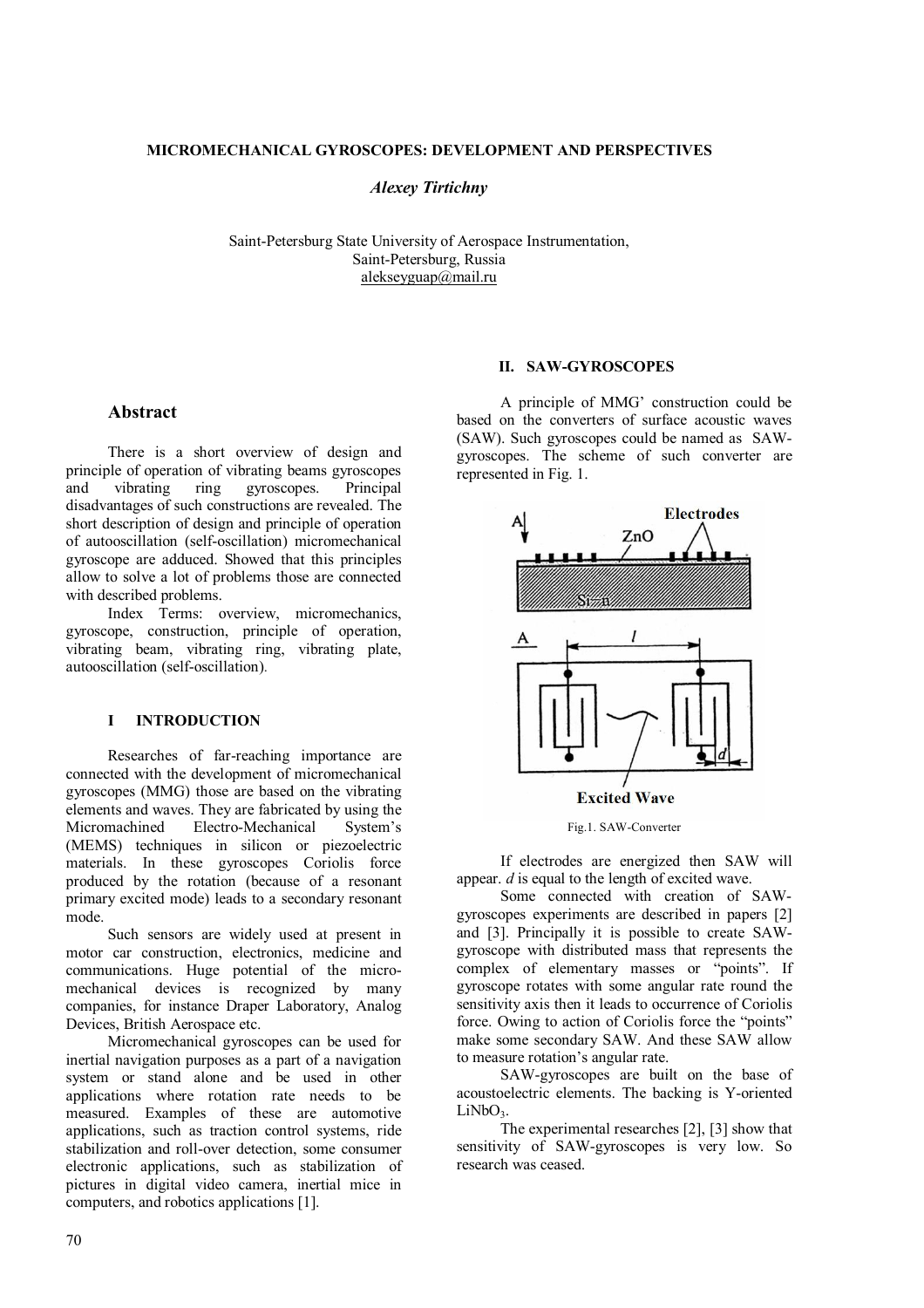#### **III. VIBRATING RING MMG**

The principle of micromechanical solid-state wave gyroscopes operation is based on inert properties of elastic waves [4]. The kinematic scheme of a vibrating ring gyroscope is shown in Fig. 2. A sensitive element of a gyroscope is the elastic thinwalled ring 1. This ring connected with the case 3 of the device by the system of elastic elements. The basic requirement to this suspension system is transfer of the case rotation to the ring at an angular rate of  $\Omega$  [5]. But also resistance to the radial elastic deformations of a ring should be minimal. Electrostatic drivers 4 are evenly surround the ring 1 [1].



Fig. 2. Kinematic scheme of a vibrating ring gyroscope

External and internal capacitor plates of drivers rigidly connected with the case of the device, and they are located in four zones that coincide with axes of case X and Y in Fig. 2. Existing schemes of excitation systems can differ both in the number of driver zones and in the presence either only external, or only internal driver capacitor plates. If some highfrequency voltage will be applied to the electrodes 4 then periodic radial forces will appear. These forces lead to high-frequency elastic fluctuations of the ring. For MMG the basic form of fluctuations is fluctuations with form factor (mode)  $k = 2$ . The ring form is close to the elliptic form when the condition is deformed. The form of fluctuations when there's no rotation of the device case  $(Ω=0)$  is shown on the left side of the Fig. 3. The radial movings of a ring are close to zero on the points 1, 2, 3 and 4. This points located on the axes that is turned through the angle  $\varphi = \pi/4$ . If to assume that there is no radial damping forces then the form of the fluctuations that is shown on the left side of the Fig. 3 will exist infinitely long.

One of the first vibrating ring MMG was created in Michigan University in 1994. It's diametr is 1mm. It is represented in Fig. 4 a) [6, 7]. The Q factor of this MMG is approximately 2000, the dynamic range is  $\pm 100^{\circ}/s$ , the nonlinearity of translation characteristic is 0,2%.



Fig. 3. Vibrations of a wave micromechanical gyroscope when there is no rotation of sensor (left) and when sensor is rotating (right)



Fig. 4. Vibrating ring MMG of Michigan Univercity a) nickel, b) polysilicon, c) monocrystalline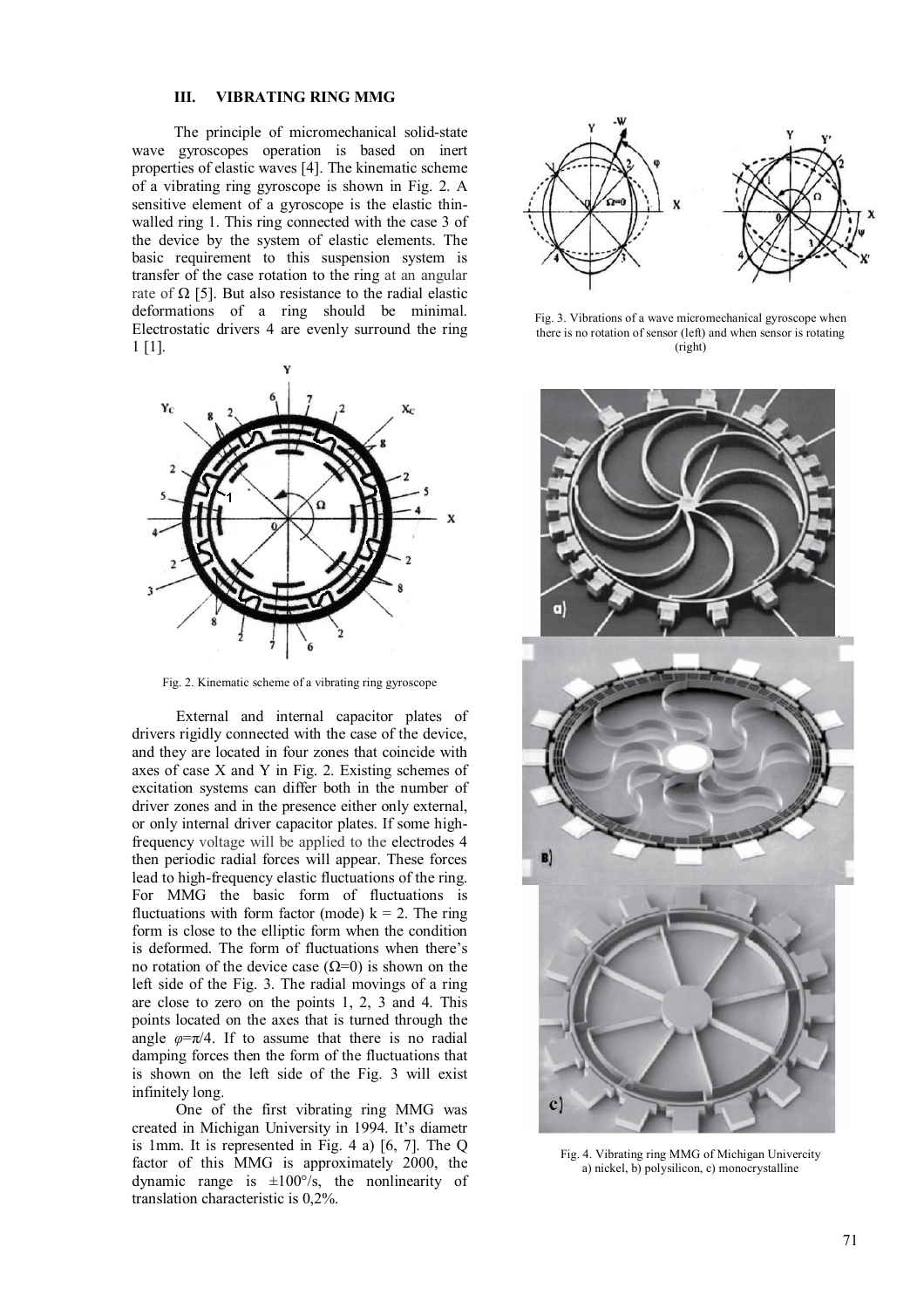Such construction was made from polysilicon little bit later (Fig. 4 b)). The diametr is 1,1 mm, the thickness of disk is 80 μm, the width of the ring and the spokes is  $4 \mu m$ , the Q factor is approximately 1200 (in the high vacuum) [8].

Made from monocrystalline silicon ((111)orientation) vibrating ring MMG was glass. The diametr of disk is 2,7 mm, the thickness of disk is 150 μm, the Q factor of the resonator is 12000. Because of such value of the Q factor the accuracy is 0,002 °/s, the nonlinearity of translation characteristic is 0,02%, and the zero drift is  $1 \degree$ /s (in 10 hours without temperature compensation) [8].

Some types of vibrating gyroscopes are designed with absolutely different shape of the resonator. SEM view of star-shaped vibrating gyroscope is shown in Fig. 5 [5]. Star-shape allows providing better electronic balancing of the resonator. As a result the Q factor of such resonator is from 25000 to 115000 [8].



Fig. 5 SEM view of micromechanical star-shaped vibrating gyroscope

The next stage of vibrating ring gyroscopes is the line of devices GYRO-SiRRS01В that are designed by the English company British Aerospace Systems. SRC03 и SRC05 are disigned by it's subsidiary companies Sumitomo Precision Products Company and British Aerospace Systems and Equipment [8]. All these devices are very resistant to vibratory influence - they function even if the linear acceleration is 100g-200g. The main difference from previous devices is the transition from the capacitive excitation system to the inductive excitation system. And the transition of output system is the same too [9]. The permanent magnet (samarium- cobalt) is situated under the vibrator. The diametr of the vibrator is 6 mm. If the current is impressed in the serpentine circuits then the primary oscillations will be excited and the ring will become an oval. Another operational points are the as in the vibrating ring MMG those were written before.

The appearance of SRC03 MMG is represented in Fig. 6. The overall dimensions of device's case are 29 mm  $\times$  29 mm  $\times$  18,4 mm [8].



Fig. 6. The appearance of SRC03 MMG

## **IV. DISTRIBUTED MASS MMG**

Another type of MMG is construction with distributed mass that was designed in MicroSystems Laboratory of University of California in Irvine [10]. There are several resonators those are symmetrically situated with respect to the center of construction. These resonators radially oscillate with the same phase and frequency. The construction of distributed mass MMG is represented in Fig. 7. The rotation around vertical axis with angular rate  $\Omega$ <sub>z</sub> leads to the appearance of Coriolis force  $F_C$  that is directed tangentially. This force causes torsional oscillation that will be registered by the capacitive position sensors [8].



Fig. 7. The construction of distributed mass MMG

Such construction of distributed mass MMG has a lot of advantages. Oscillations of the inertial masses occur along several directions. These directions are symmetrical with respect to the center of construction. Thereby influence of counterbracing is much less. Owing to this fact the level of output signal noise falls and the stability of zero-signal rises. In addition all exciting forces are opposite in pairs and equal, so the total sum of these forces practically is equal to zero in the point of anchoring of the vibrator and the back. Therefore exciting oscillations nearly have no any influence on the back. Besides multiaxial structure minimizes influence of various manufacturing defects, internal stresses, and anisotropic properties of the material [10]. All these factors allow increasing sensitivity of MMG and measurement range [8].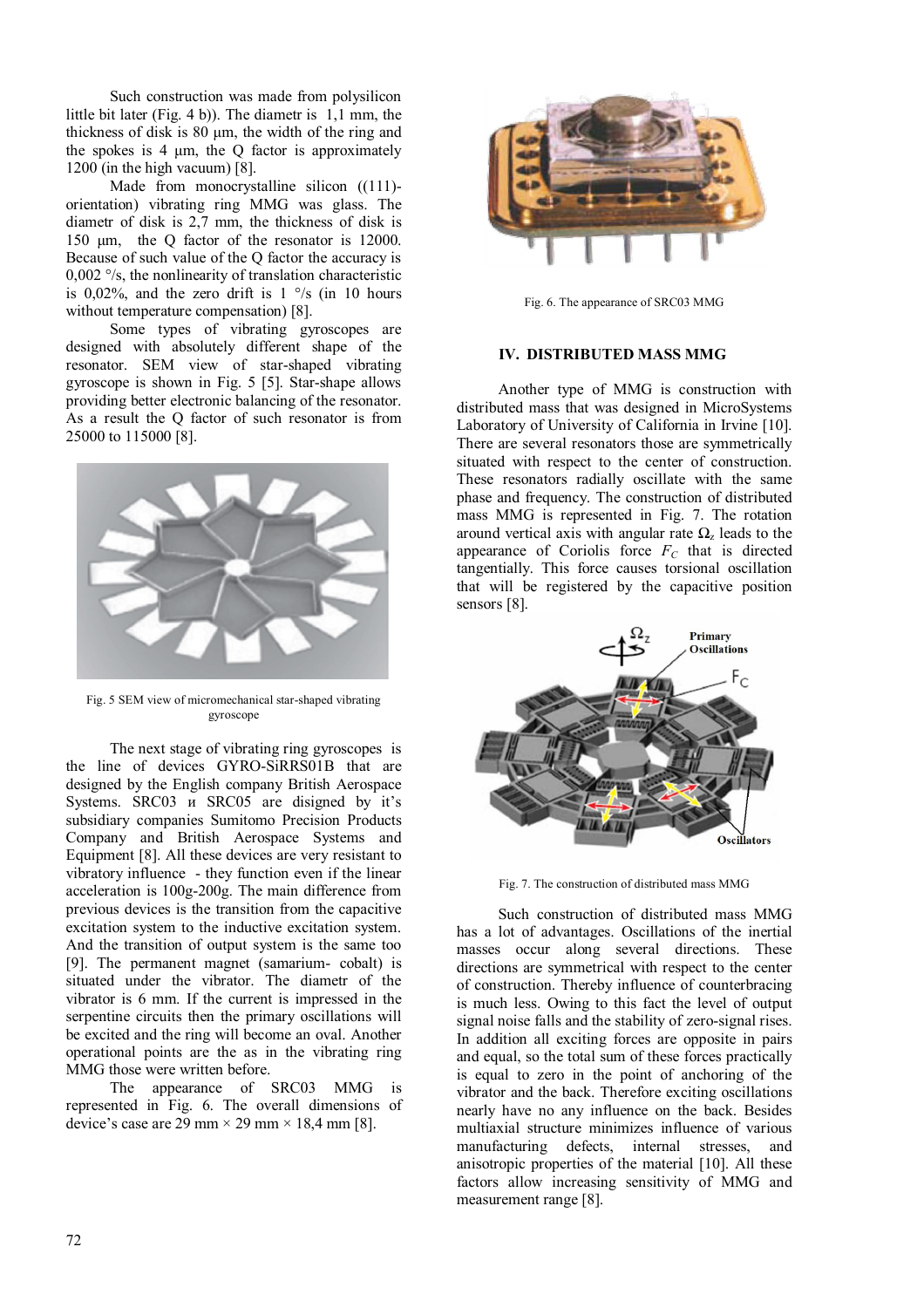## **V. BASIC DISADVANTAGE OF EXISTENT MMG**

The basic disadvantages of existent MMG become clear after discussion of various MMG' constructions.

Firstly it is essential loss of input sensitivity, extend of influence of various noises, and loss of measuring accuracy as a result of extreme enthusiasm about the minimization of devices' dimensions. Efforts to reverse the situation at the expense of toughening of technological requirements have not given desired effect. As a result the improvement of metrological characteristics was insignificant but the cost have risen a lot.

Secondly inertial masses should be less and resonant mod should be applied because of using of capacitive transducers those have extremely small force characteristics. Moreover evacuation and encapsulation of sensor's interior content should be implemented to ensure high Q of device's oscillating system. These are rather complicate manufacturing operations.

Thirdly the problem of high-accuracy measurement of capacity and its increment appears because of small size devices' sensitive elements. The displacement of sensitive elements is parts of nm and the variation of capacity is fF.

There is no any sense to discuss measurement of such values with the possible appraisal of errors at the moment. The error could reach 100%. Practically the appraisal of position sensor's sensitivity is at stake. And the limitation of sensitivity is connected with either fluctuating processes of converter or such processes in electronic modules' electric circuits [11].

In addition capacitive method of measurement demand complicated schemes of signal conditioning and its noise immunity is bad. The signal-noise ratio becomes much worse because of appearance of spurious capacitance in the circuits of connection of position sensor and unit of useful signal's conversion. And the output signal of position sensor contains quadrature and in-phase components except the useful signal. These components should be eliminated some way.

Fourthly capacitive position sensors and electrostatic compensating force transducers have nonlinear conversion response. It demands to inject additional compensating devices into the devices' circuits to linearize its characteristics.

It is necessary to find some fundamentally new circuit and constructive solutions. It helps to make a breakthrough of creation of high-precision and highly sensitive MMG. However it requires a new thinking, a refusal of stereotype construction, and an application of new elements.

Especially it is clear when the topic is the micromechanical devices those are able to rival the fiber-optical sensors.

New ways of creation of precision digital space-saving devices should be found because of the considerable enhancement of control and navigation tasks. Another reason is the toughening of

requirement that the metrological characteristics of the device should be better and the size of the device should be less. One of the most perspective direction of researches is the designing of devices with processing control that are essential because of its operation's entity. It advance facilities to improve the efficiency of getting information either because of the engineering implementation and the choice of operation mode or the soft control.

# **VII. AUTOOSCILLATING GYROSCOPES**

The creation of the autooscillating MMG (AMMG) allows solving many of the aforementioned problems. Such devices are described with more details in paper [12]. The kinematic scheme of AMMG is presented in Fig. 8.

Two inertial masses (IM) (1, 10) are monocrystalline silicon plates with rectangular optical gaps (4, 7). These plates are fixed onto the elastic suspension elements (16, 11) between the magnets. IM can make linear moving on two orthogonally related coordinate axes: longitudinal axis (excitative axis) and lateral axis (output axis). Conducting paths (2, 9) are dusted on the surface of each IM. Light sources (3, 5, 6, 8) and photodetectors (15, 14, 13, 12) are fixed along excitative axis and output axis of each IM.

It is established in the paper [13], that application of magnetoelectric principle of transformation in micromechanical drivers allows substantially increasing its power characteristics in comparison with power characteristics of electrostatic drivers.

Conversion to the autooscillating mode with low frequency of oscillations (below resonance) allows improving the sensitivity by order of magnitude greater. Also it allows refusing of using electrostatic elements with low technical characteristics. Sensitivity and accuracy of measurement increase because of bigger IM. Electrical circuit of the device and signal processing circuit become simpler. And digital output could be realized too. Analysis of AMMG characteristics is represented in paper [14].

The principle of dynamic balancing is used in AMMG as a force-balance device. It allows solving some of the aforementioned problems.

Realization of autooscillating mode enables to solve number of "dead-ended" problems:

- The structure of devices becomes easier because of using of direct current circuits.<br>The new for MEMS

new for MEMS elements (magnetoelectric drivers and optoelectronic position sensors) could be used [14].

- Inversely proportional connection between bandwidth and accuracy of the position sensor is usual for the devices with linear control circuits. This connection is broken in AMMG.

Analysis of autooscillating systems' properties discloses another advantage that is the most essential. Autooscillating systems are very widely-spread in the